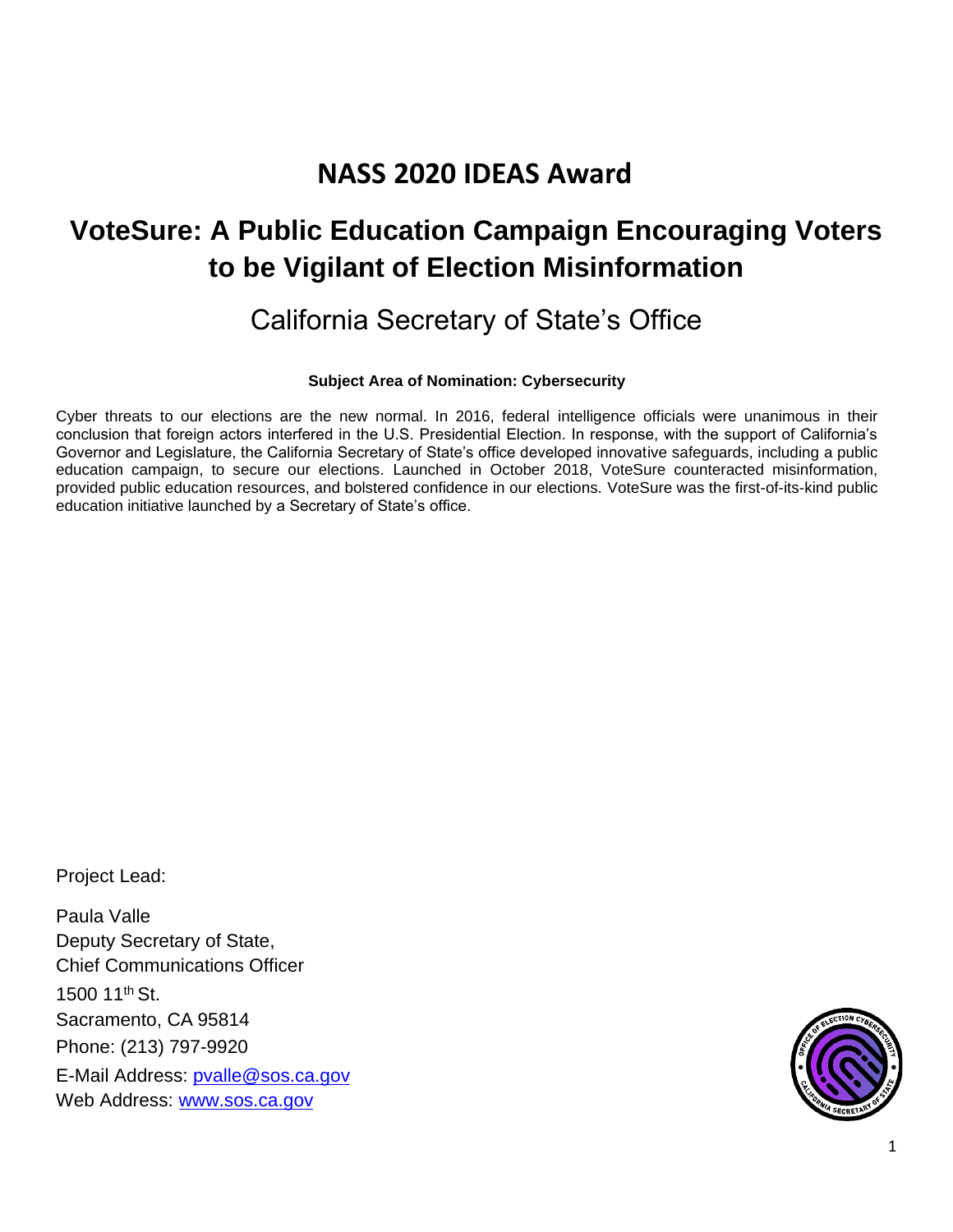

# **VoteSure: A Public Education Campaign Encouraging Voters to be Vigilant of Election Misinformation**

## **Background**

For the first time in the history of California, the Legislature and Governor approved a public education and outreach budget for the California Secretary of State's office, specifically designated for communicating accurate election information to California voters. This came at a critical time when federal intelligence agencies were unanimous in their assessment that foreign governments targeted California and other states with sophisticated misinformation campaigns on social media that were confusing to voters.

This funding approved in fiscal year 2018-2019 enabled the California Secretary of State's office to employ additional tools and resources necessary to identify misinformation and create content to provide voters, particularly in hard-toreach communities, access to information about California Secretary of State programs via verified websites. The target population, of these educational campaigns, was estimated at 19.4 million at the last report of registration.

Our office identified email communication with California voters as one of the primary areas where we could be effective in addressing misinformation as well as providing proactive accurate, reliable and verified information. As such, we secured a contract with Granicus to ensure that we had the ability to email and distribute, as well as text message, all registered voters in California that provided email addresses in their voter registration forms. While not all registered voters provide emails and/or phone numbers, a vast majority do.

Having the ability to email voters statewide should a major incident occur is essential to our responsibility as the state's chief elections office. For example, if there is a coordinated misinformation campaign that targets a county or precinct, we are now able to use an email management system to communicate accurate information to voters.

In addition to these outreach and educational tools, the Offices of Election Cybersecurity and Enterprise Risk Management were created to develop strategies for communicating elections information and mitigating potential risks to the California Secretary of State security infrastructure.

The Office of Election Cybersecurity created VoteSure, which was a first-of-its-kind public education initiative to promote trusted, accurate, and official sources of election information on Facebook, Instagram, and Twitter. The goal of VoteSure was to increase voter awareness about election misinformation online and provide official, trusted election resources.

The Office of Election Cybersecurity utilized Facebook, Instagram and Twitter's software to communicate accurate information to voters across the state, which increased and enhanced the outreach and civic engagement by the Secretary of State's office ahead of Election 2018. The software and analytics provided by these social media channels enabled the Secretary of State's office to provide real-time reports and data, which helped fine tune our target messaging more appropriately for our communication and outreach efforts.

Election security continues to be a top priority for the Secretary of State's office, and we are continuing to work around the clock to protect the integrity of our systems ahead of Election 2020 and to combat misinformation through our Office of Election Cybersecurity.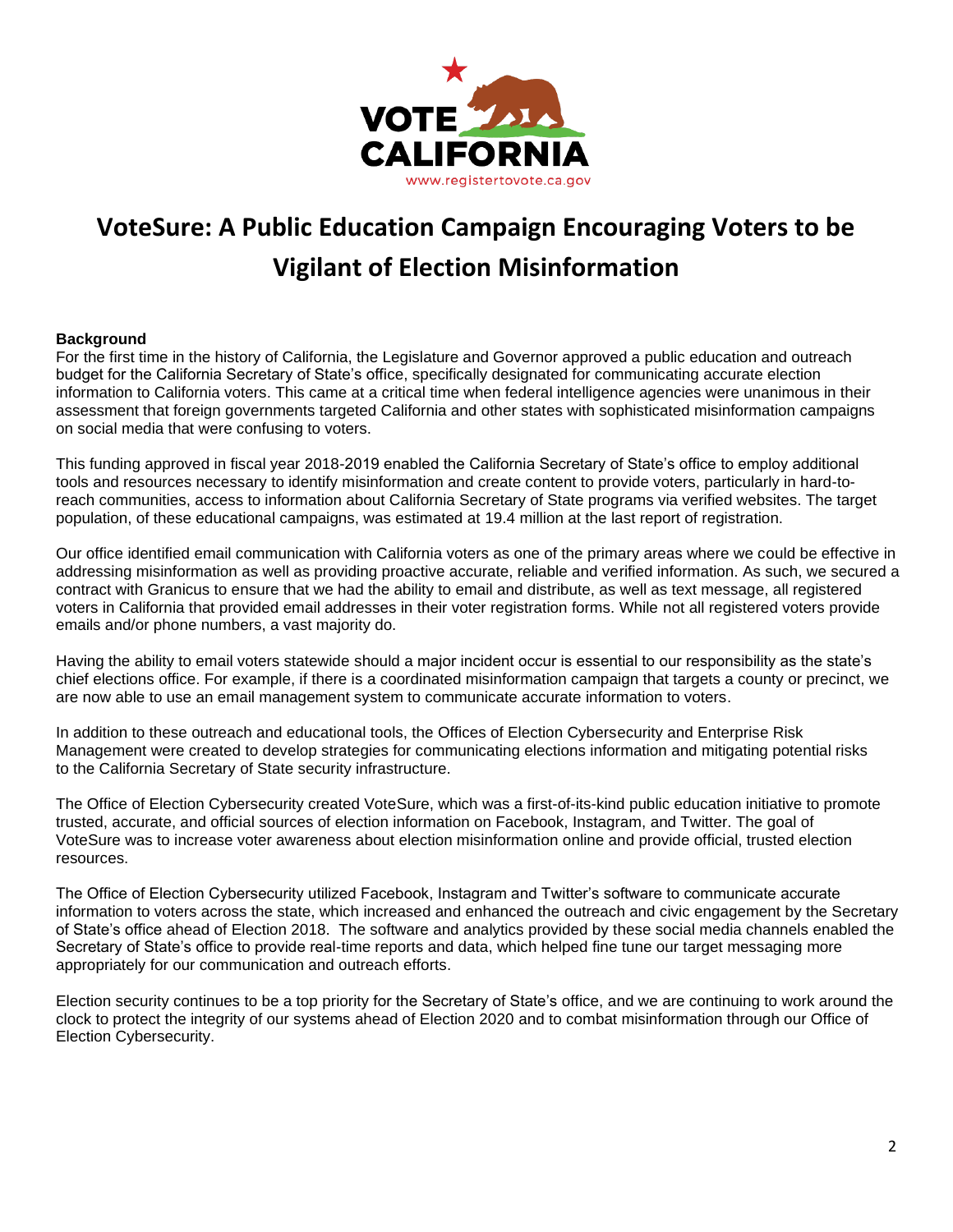## **The Campaign: VoteSure**

## **Public Education:**

The VoteSure campaign included paid advertisements on Twitter, Facebook and Instagram. These paid advertisements included graphics about misinformation and official Election Day information. A series of videos encouraged voters to report misinformation at **cybersecurity.sos.ca.gov** and to visit **VoteSure.sos.ca.gov** to obtain official election information straight from the source. The new **[VoteSure.sos.ca.gov](http://votesure.sos.ca.gov/)** portal was created to inform the public about efforts being taken to protect elections. It included links to help voters look up their voter registration status, find their polling place and early voting opportunities, and learn about their rights as voters.

On Election Day, November 6, 2018, the #VoteSure hashtag was included alongside several informational graphics that encouraged early voting and a link to the Voter Bill of Rights on Facebook and Twitter.

### **Statewide Outreach:**

As part of the VoteSure initiative, around 6 million voters who included an email address with their voter registration received an email communication with election information directly from the California Secretary of State's office. This electronic campaign was the first time the California Secretary of State's office directly emailed registered voters. Due to the very positive feedback, the California Secretary of State's office plans on making this a standard method for disseminating information.

## **Monitoring and Countering Misinformation:**

The Office of Election Cybersecurity worked with state, local, and federal agencies to share information about cyber threats, develop emergency preparedness plans, and recommend ways to protect election infrastructure. This included piloting a new social media monitoring effort in the days leading up to and on Election Day. Posts spreading false information such as "vote online," "provisional ballots don't count," or "Democrats vote on 7/6 and Republicans vote on 7/7," were reported to officials at Facebook andTwitter.

Voters could also participate with monitoring by reporting suspicious content or election misinformation found on social media directly to a VoteSure email inbox. These posts would be reviewed by the Office of Election Cybersecurity and in most cases reported to the social media company so they could be removed.

### **Results**

In total, the VoteSure initiative targeted all Californians over the age of 18 and made 46 million impressions on Facebook and Twitter. Using the election portal, **VoteSure.sos.ca.gov**, voters were able to easily verify their registration status, find their polling place or report election misinformation.

The Office of Election Cybersecurity discovered nearly 300 erroneous or misleading social media posts that were identified and forwarded to Facebook and Twitter to review and 98 percent of those posts were

promptly removed for violating the respective social media company's community standards.

Voters turned out to the polls on Election Day in record numbers. Approximately 12 million Californians cast their ballot on November 6, 2018. That's a 60 percent turnout— the highest level of participation in a midterm election since 1982.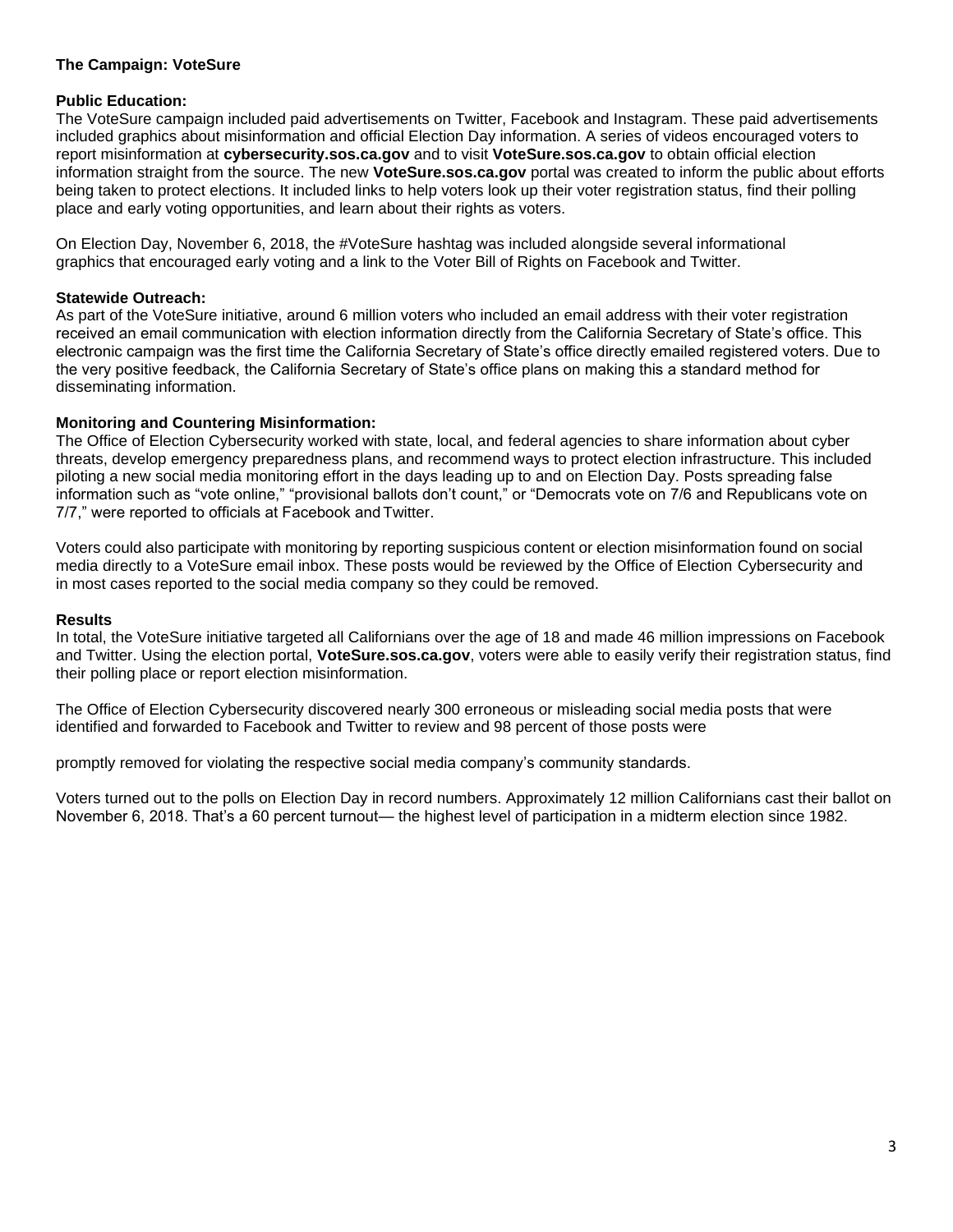## Supporting Documents: Social Media Graphics and Posts



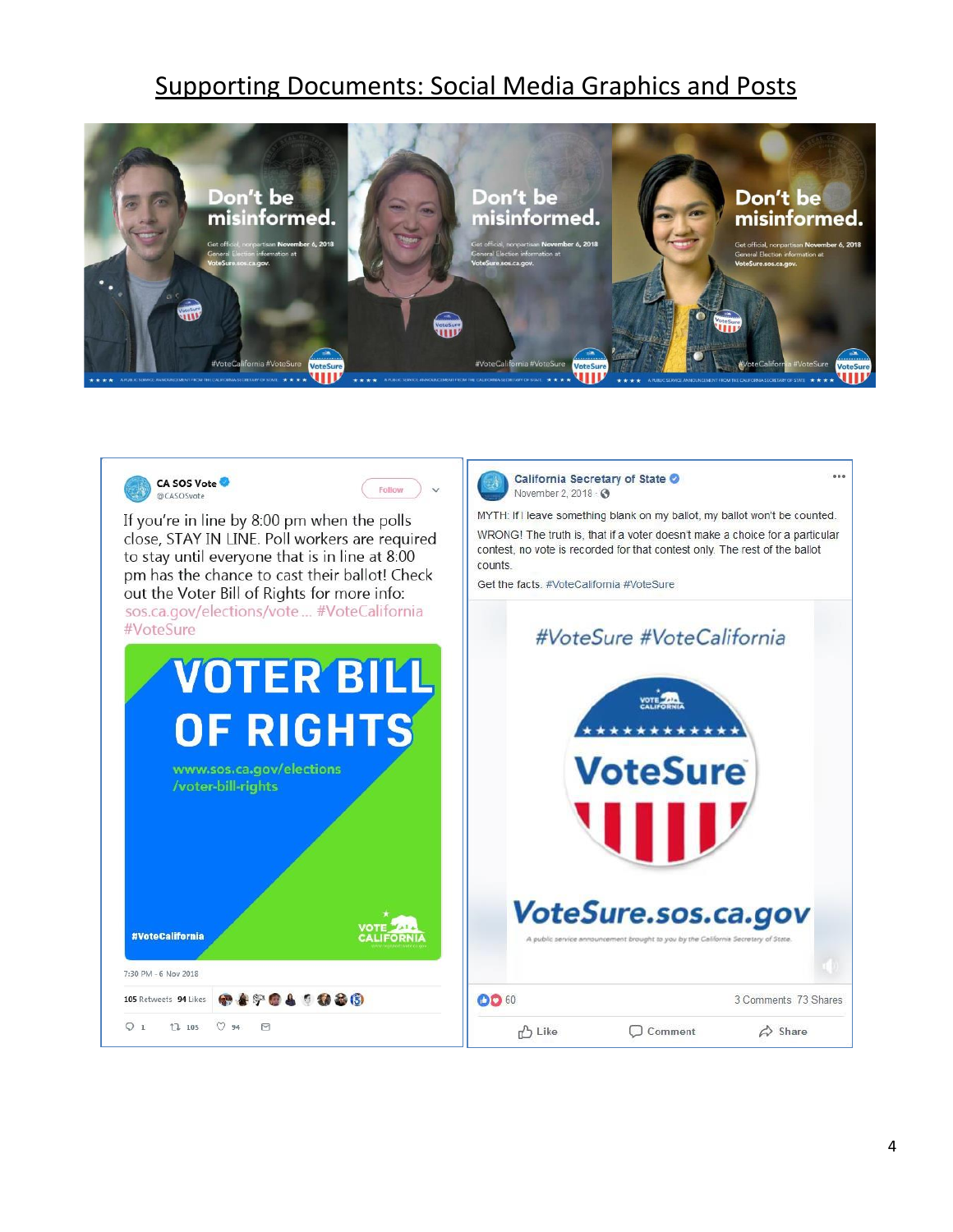## **Supporting Documents: VoteSure Email and Website**



#### Dear California Voter,

Tuesday, November 6, 2018, is the General Election in California. Polls are open from 7:00 a.m. to 8:00 p.m. on Election Day. This email includes important and official voter resources from the California Secretary of State to prepare you to cast your ballot this election.

#### **Voter Information Guide Online**

To research statewide propositions and candidates, visit: VoterGuide.sos.ca.gov

#### **Check Your Voter Registration Status**

Registered voters can check their voter registration status and voter preferences using the "My Voter Status" tool at VoterStatus.sos.ca.gov

#### Find Your Polling Place or Vote Center on Election Day

Registered voters can look up their polling place or vote center at https://www.sos.ca.gov/elections/polling-place/

#### **Early Voting Locations**

Any registered voter can visit their county elections office in person to drop off their vote-by-mail ballot or request to vote a vote-by-mail ballot on or before Election Day. To find early voting or ballot drop-off locations in your county, visit: CaEarlyVoting.sos.ca.gov

#### **Voters with Disabilities**

County Voter Information Guides describe how persons with disabilities can vote privately and independently. For more information, visit: https://www.sos.ca.gov/elections/votingresources/voters-disabilities/

#### **Quick Guide to Propositions**

Review the Secretary of State's official "Quick Guide to Propositions" tool at http://quickguidetoprops.sos.ca.gov/propositions/2018-11-06

#### Voter's Choice Act - Madera, Napa, Nevada, Sacramento and San **Mateo Counties**

All registered voters in Madera, Napa, Nevada, Sacramento and San Mateo counties receive their ballots in the mail before the election. Voters can vote-by-mail, drop off their ballots at a designated county dropbox, or vote in-person at a vote center. Vote centers are open for 11 days, up to and including, Election Day. To learn more, visit: VotersChoice.sos.ca.gov

#### Download the Vote California Smart Phone App

Connected with important election information for the November 6,<br>2018 General Election. Use it to check your voter status, find your polling place or review our Quick Guide to Propositions. Search "Vote California" in the Apple Store or on Google Play.

For more information visit: sos.ca.gov/elections/

California Secretary of State | 1500 11th Street, Sacramento, California 95814

www.sos.ca.gov

A SECRETARY OF STATE + + + + + +

 $000000$ 

You received this email because you provided your email address when you registered to vote.